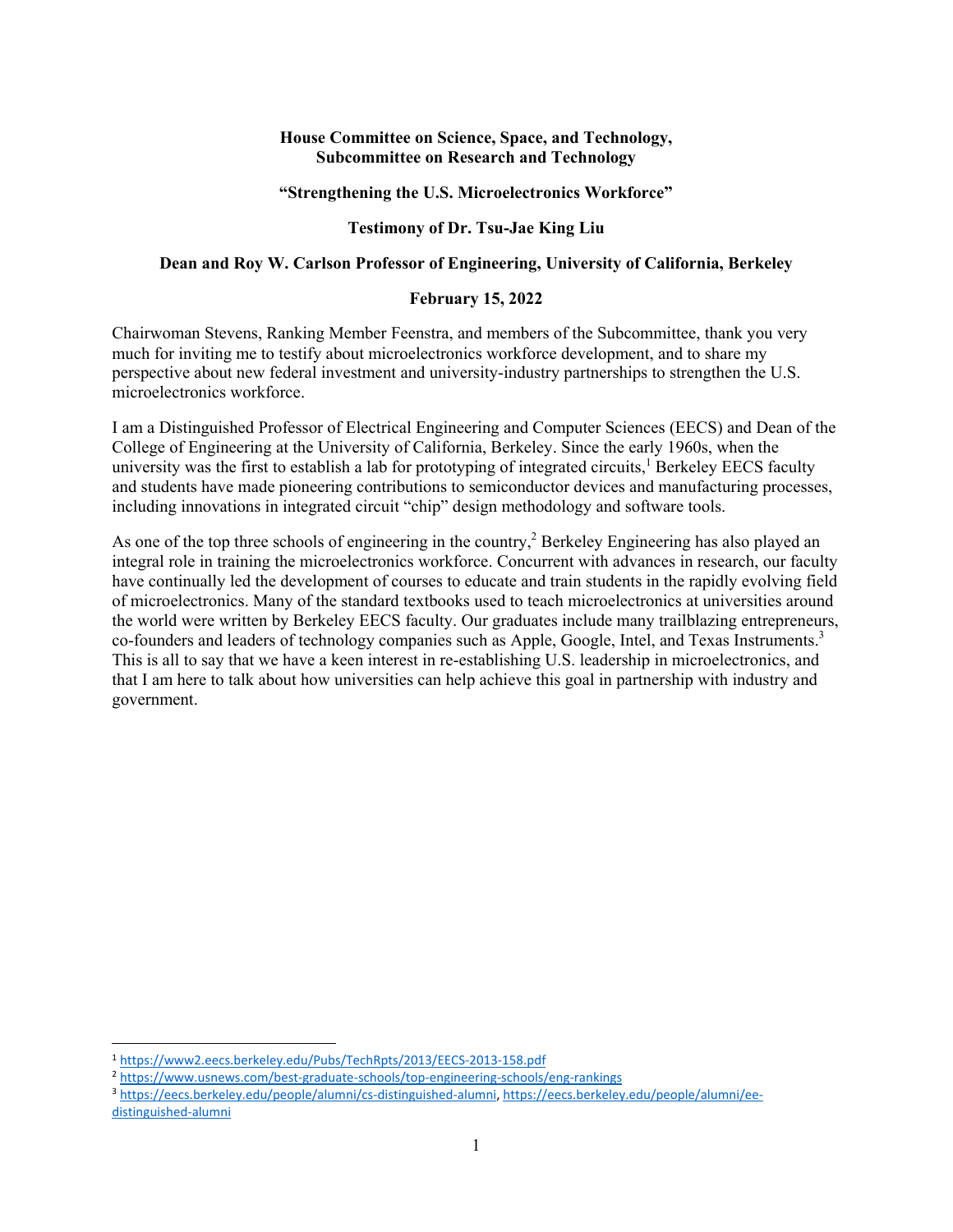## **Executive Summary**

By now you've heard the dire statistics: the U.S. share of semiconductor manufacturing capacity, which was 37% back in 1990, has dropped to 12%.<sup>4</sup> Collaborative new approaches are needed to attract and train a much larger and more diverse workforce necessary for the U.S. microelectronics industry to grow, leveraging regional capacities at universities and community colleges, at national laboratories, and at companies across the microelectronics supply chain. Universities and community colleges offer degreeoriented educational programs, while the national labs and companies offer complementary experiential learning opportunities and practical hands-on skills training.

I chair the executive committee for the American Semiconductor Academy (ASA) Initiative,<sup>5</sup> which brings together four-year universities and community colleges to collaborate with each other and to collectively partner with industry to revitalize the semiconductor microelectronics curriculum and to coordinate hands-on training experiences for students at a local (regional) university, national lab and/or company R&D facility. This initiative is driven by faculty across the U.S. who are engaged in semiconductor research and education at more than 50 universities, plus their community college partners.

SEMI, $6$  an industry association representing more than 2,500 member companies across the microelectronics design and manufacturing supply chain, is partnering with the ASA Initiative to bolster workforce education and training programs to grow and diversify the talent pool for the U.S. microelectronics industry. This partnership will leverage and complement existing successful federally funded programs such as the National Science Foundation (NSF) Advanced Technological Education  $(ATE)$  program,<sup>7</sup> the NSF National GEM Consortium,<sup>8</sup> the Department of Energy (DOE) Minority-Serving Institution Partnership Program (MSIPP),<sup>9</sup> and the Department of Defense (DOD) Scalable Asymmetric Lifecycle Engagement (SCALE) program,  $^{10}$  to name just a few.

The ASA is proposed to be an inclusive national microelectronics education and training network, open to all U.S. universities and colleges to participate, and to industry and government stakeholders to partner with. This initiative has been endorsed by over 30 companies, including each of the leading U.S. semiconductor manufacturing companies.

Federal funding to establish the ASA would grow the pool of talent for the programs authorized by the 2020 CHIPS for America Act<sup>11</sup> and, more importantly, the broader U.S. microelectronics ecosystem with the greatest possible speed, scale and impact.

<sup>4</sup> https://www.bcg.com/publications/2020/incentives‐and‐competitiveness‐in‐semiconductor‐manufacturing

<sup>5</sup> https://www.semi.org/en/workforce‐development/ASA

<sup>6</sup> https://semi.org/en

<sup>7</sup> https://beta.nsf.gov/funding/opportunities/advanced‐technological‐education‐ate

<sup>8</sup> https://www.gemfellowship.org/

<sup>9</sup> https://www.energy.gov/nnsa/nnsa-minority-serving-institution-partnership-program-msipp

<sup>10</sup> https://www.purdue.edu/discoverypark/scale/

<sup>11</sup> https://www.congress.gov/bill/116th‐congress/senate‐bill/3933/text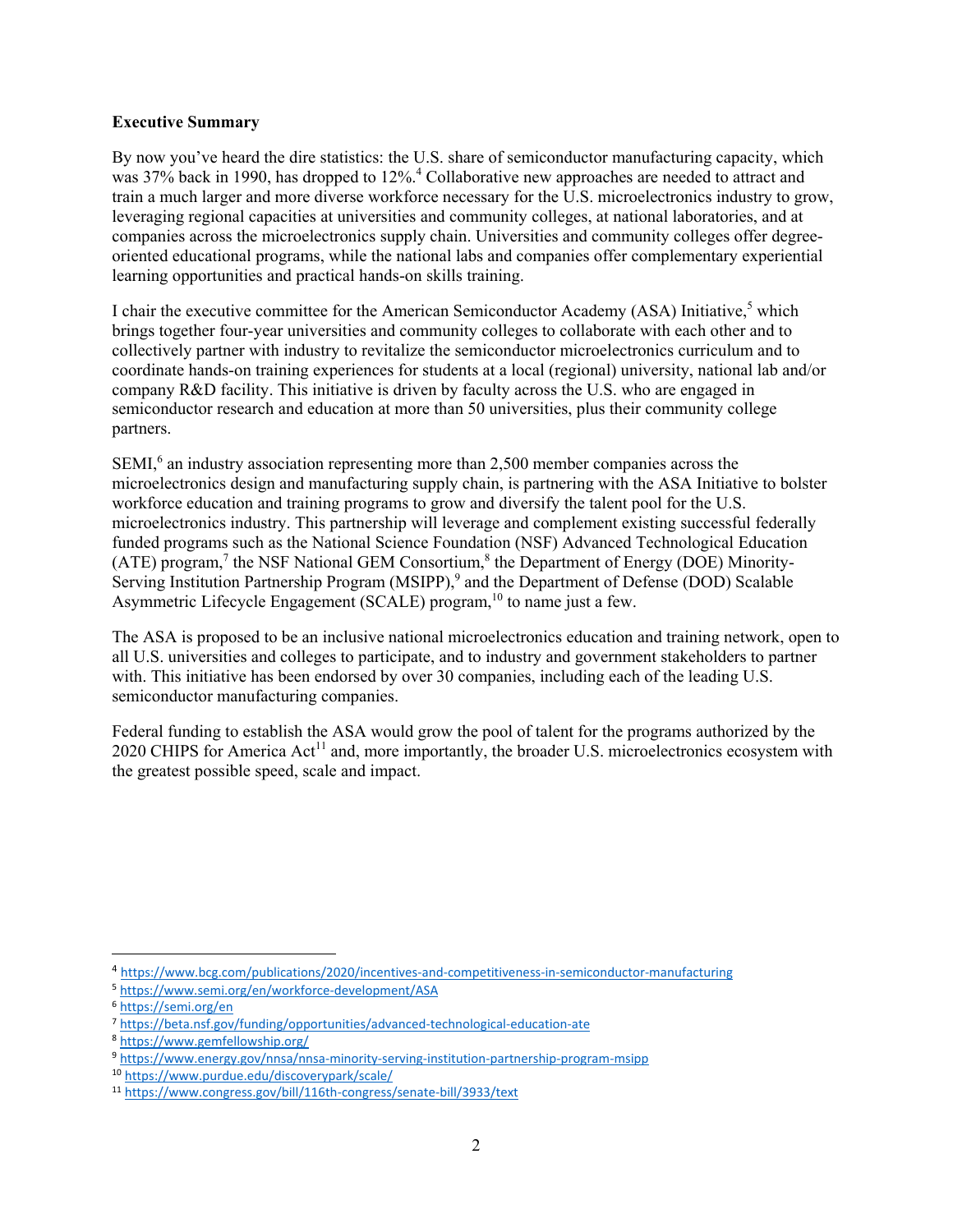### **Background**

Advances in information and communication technologies – powered by microelectronics – are continually transforming every aspect of life in modern society. Today we see the growth of cloud computing and the emergence of the Internet of Everyhing, which together with advancements in machine learning are giving rise to artificially intelligent systems. In the not-too-distant future, such systems will manage critical infrastructure for smart cities, offer personalized health care and medicine for smart hospitals, automate vehicles and optimize traffic flow for smart highways, and maximize manufacturing efficiency for smart factories. Artificially intelligent systems require real-time processing of large quantities of data, which is possible today because the capabilities of information-processing devices (for computing, communications and data storage) have steadily improved at an exponential pace over the past several decades.

Such rapid improvement in performance has been driven by Moore's Law, which dictates that the number of transistors (used as electronic switches in digital circuits and as amplifiers in analog circuits) on the most advanced microprocessor chip doubles every two years: (i) advances in integrated circuit (IC) chip manufacturing technology enable smaller transistors to be fabricated, so that (ii) more transistors can be integrated on a single silicon die for more functionality at lower manufacturing cost; (iii) this improvement enables new microelectronics products with greater information processing capability and/or more affordable prices, resulting in (iv) substantial market growth and profits leading to reinvestment to (cycle back to step i) further advance chip manufacturing technology.

This virtuous cycle of semiconductor technology advancement and market growth has made it possible for modern ICs to contain over 50 billion transistors on a chip<sup>12</sup> contacted and interconnected with a crisscross of conductive wires formed from more than a dozen layers of metallic material to achieve the desired chip functionality. The most advanced chips today comprise semiconducting, insulating, and conducting material layers with feature sizes that are one thousand times smaller than the width of a human hair. They are cut from thin silicon wafers 300 mm in diameter and less than one millimeter in thickness, that have been processed through more than one thousand fabrication steps to simultaneously form billions of transistors and interconnects one layer at a time. The fabrication steps used to form each material layer have stringent process requirements - parts-per-billion composition control and atomicscale patterning precision across the entire wafer – and each step must be completed within one minute. The most advanced chip manufacturing processes today involve an integrated process sequence of more than one thousand steps (taking up to four months to complete), and the leading semiconductor foundries ("fabs") process more than  $100,000$  wafers per month.<sup>13</sup>

The semiconductor manufacturing industry's ability to manipulate materials at an atomic level on an industrial scale is truly impressive: $14$ 

- The total length of nanoscale copper wiring in a half-inch square chip is over 20 miles.
- The width-to-height aspect ratio of nanoscale vertical structures is greater than 40, whereas the aspect ratio of the world's tallest skyscrapers is less than 10.
- The level of precision is equivalent to spotting a single ant from outer space, and then identifying its species in less than one second.

<sup>12</sup> https://en.wikipedia.org/wiki/Transistor\_count

<sup>13</sup> https://en.wikipedia.org/wiki/List\_of\_semiconductor\_fabrication\_plants

<sup>&</sup>lt;sup>14</sup> Omkaram Nalamasu, SEMI International Trade Partners Conference (Oahu, HI USA), November 3, 2021.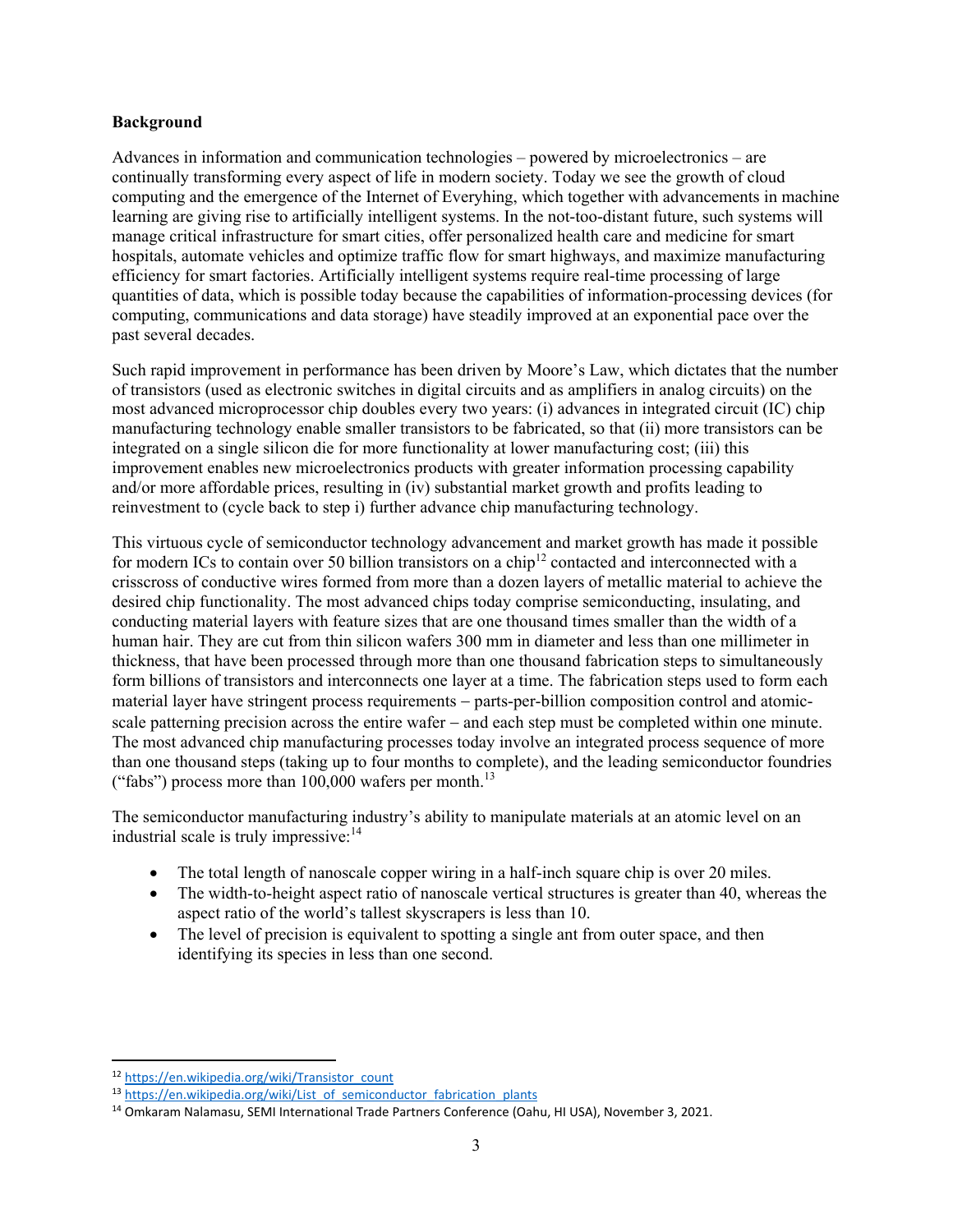# **An Urgent and Growing Workforce Development Need**

The unparalleled complexity and sophistication of IC design (which involves electronic design automation software tools to develop new billion-component chip products in a timely fashion) and semiconductor manufacturing (which involves highly specialized facilities, equipment and processes optimized with the aid of technology computer aided design software tools) require a highly trained microelectronics workforce with knowledge and skills spanning a wide range of STEM disciplines and educational levels. In 2017 a survey conducted by Deloitte and SEMI<sup>15</sup> found that 82% of semiconductor industry executives reported a shortage of qualified job candidates. The challenge of finding qualified workers has increased since then, and it is now acute at all skill and education levels – from technicians to doctoral-level engineers. Looking forward, the U.S. microelectronics workforce development need is expected to more than double as CHIPS Act manufacturing incentives likely will create tens of thousands of new jobs,<sup>16</sup> concentrated in high-skilled engineering roles, within the next few years.

Today the majority of students enrolled in U.S. universities and colleges do not have sufficient work experience to take on technical/engineering positions in semiconductor fabs.<sup>17</sup> Therefore, there is an urgent need to provide students with more hands-on training opportunities such as apprenticeships and internships. Also, updating of educational curricula and of university research and training facilities is needed since the forefront of chip design and manufacturing technology continues to advance at a rapid pace with new microprocessor architectures for specific applications, heterogeneous integration of a diversity of devices for enhanced system functionality, and multiple-chip packaging for optimal performance-power-cost tradeoff, *etc*.

# **Growing the Microelectronics Industry Talent Pool with Speed and Scale**

To meet this urgent and growing U.S. microelectronics workforce development (WFD) need, professors across the U.S. are advocating for the establishment of a collaborative nationwide network of universities and community colleges – referred to herein as the American Semiconductor Academy (ASA) – to increase access to education and training for technical careers in the microelectronics industry, particularly in semiconductor manufacturing.

The ASA Initiative is aimed to dramatically increase the supply of talent and innovation needed to grow the U.S. microelectronics industry, by broadly engaging and empowering faculty and by incentivizing students enrolled at U.S. universities and colleges to pursue careers in the microelectronics industry. Specifically:

- 1. An up-to-date and comprehensive curriculum in integrated circuits and systems, semiconductor materials and devices, and micro-/nano-fabrication technology will be developed in partnership with the industry and shared across the ASA network, to facilitate education of a broad diversity of undergraduate and graduate students, in order to prepare them well to enter the U.S. microelectronics workforce;
- 2. Hands-on training (apprenticeships) in semiconductors and integrated circuits, microfabrication, and wafer processing tools will occur at ASA-networked universities that are equipped and staffed to support this training. These facilities will be accessible to all students who have completed prerequisite courses through the ASA network. Students who complete these courses and training will be well prepared for industrial internship opportunities leading to careers.

<sup>15</sup> Chris Richard, Karthik Ramachandran, and Ivan Pandoy. Deloitte and SEMI. 2017 SEMI-Deloitte Workforce Study. (2017). 16 https://www.semiconductors.org/wp-content/uploads/2021/05/SIA-Impact\_May2021-FINAL-May-19-2021\_2.pdf <sup>17</sup> https://cset.georgetown.edu/wp‐content/uploads/CSET‐Reshoring‐Chipmaking‐Capacity‐Requires‐High‐Skilled‐Foreign‐

Talent.pdf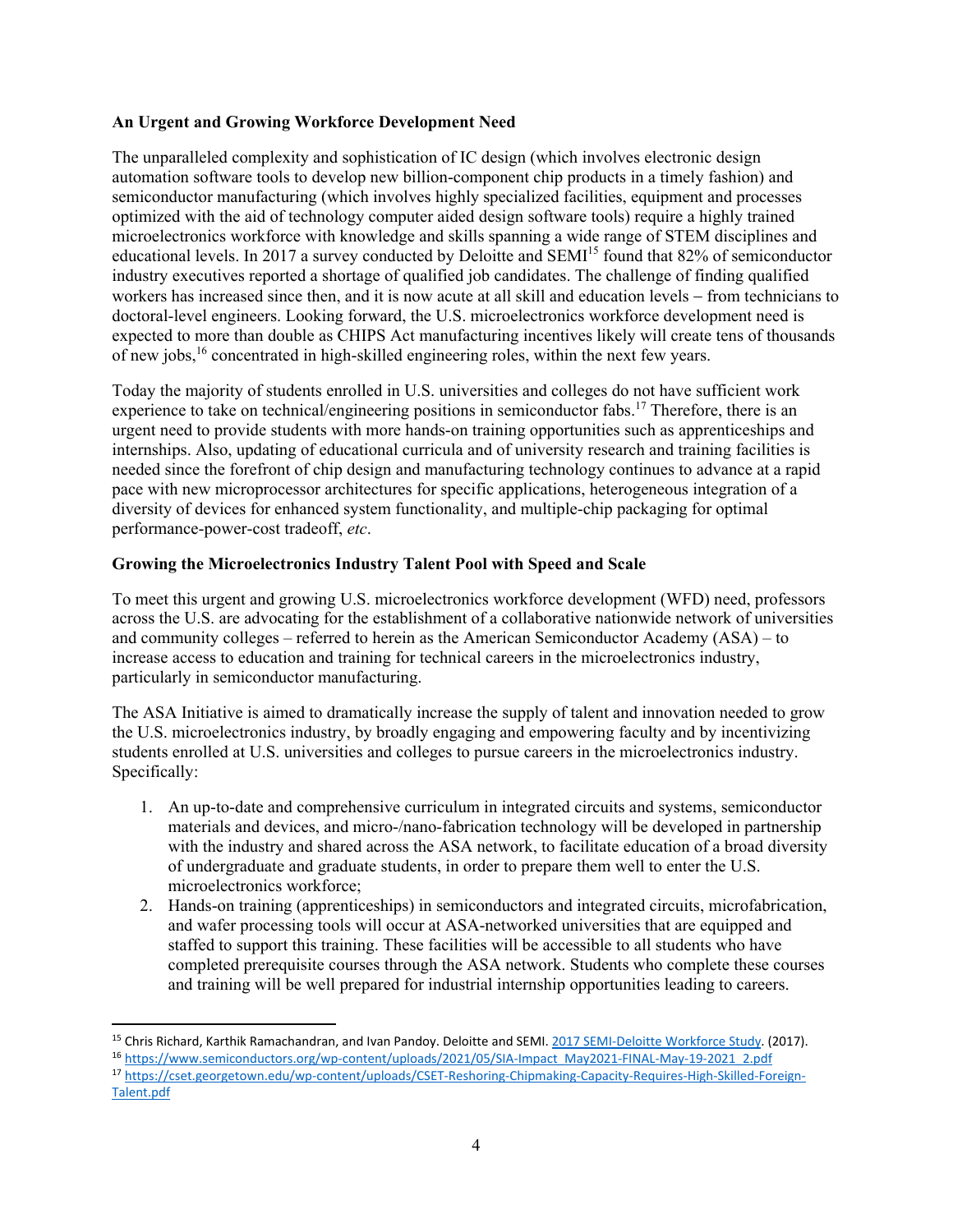

**Figure 1: Paving a broad and diverse WFD pathway for the U.S microelectronics industry** 

A novel aspect of the ASA initiative is that promotes nationwide collaboration between universities and community colleges working collectively with companies across the microelectronics ecosystem to educate and train a broad diversity of students and to give them hands-on learning experiences. Such a large-scale effort is made possible through another novel aspect of this initiative: a partnership with SEMI, the global industry association representing more than 2,500 member companies across the electronics design and manufacturing supply chain. SEMI offers experiential learning and training programs that complement the degree-oriented education programs offered by universities and colleges, and also gives students greater visibility into rewarding professional careers in the industry. The ASA-SEMI partnership aims to connect over 200 universities and community colleges (depending on the level of funding) to more than 1,500 SEMI member companies with U.S. operations. In addition to revitalizing a comprehensive curriculum that spans multiple disciplines and credential levels, these institutions and organizations will coordinate hands-on training and apprenticeships for students, paving a broad pathway for WFD to meet the microelectronics industry's talent needs (Figure 1).

This partnership will leverage and complement other WFD programs such as the National Science Foundation (NSF) Advanced Technological Education (ATE) program that prepares community college students for technician jobs in high-technology fields; the NSF National GEM Consortium that provides graduate fellowships to students from underrepresented groups (African Americans, Native Americans, and Hispanic/Latinx Americans); the Department of Energy (DOE) Minority-Serving Institution Partnership Program (MSIPP) that enhances research-oriented education capacity at MSIs; and the Department of Defense (DOD) Scalable Asymmetric Lifecycle Engagement (SCALE) program that addresses the WFD needs of the defense industry, to name just a few examples.

A cornerstone of the ASA and SEMI partnership is a commitment to foster equity and inclusion and to enrich the diversity of the talent pool by including minority-serving institutions and community colleges nationwide, sharing resources and best practices, and offering hands-on learning, research experiences, and internship opportunities for their students and trainees.

Also, to ensure a robust microelectronics workforce in the coming decades, it is critical to build a pipeline of students at the primary and secondary level who are interested STEM. (High-profile scientific and technical challenges like the Space Race and the Human Genome Project inspired generations of young students to learn about space and biology and ultimately to pursue careers in aerospace and biotechnology.) Therefore we also aim to collaborate in K-12 outreach to increase awareness of the importance of microelectronics in modern society and to inspire future generations of talent for the industry.